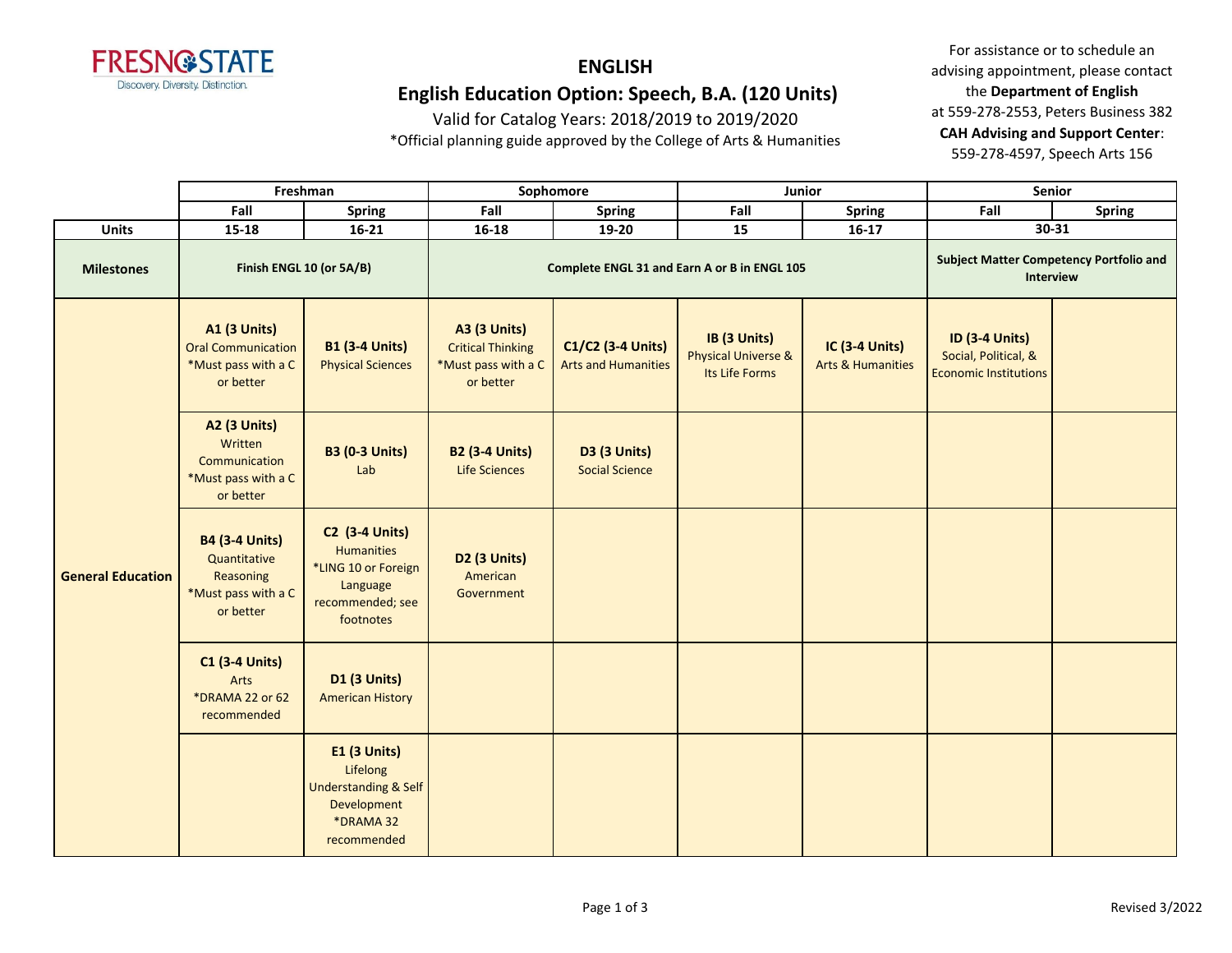

## **ENGLISH English Education Option: Speech, B.A. (120 Units)**

Valid for Catalog Years: 2018/2019 to 2019/2020

\*Official planning guide approved by the College of Arts & Humanities

|              |       | Freshman                                                   |                                                              | Sophomore                                                                                                                           | Junior                                                                                                                                         |                                                                                               | Senior                                                                                  |                                                                                                             |
|--------------|-------|------------------------------------------------------------|--------------------------------------------------------------|-------------------------------------------------------------------------------------------------------------------------------------|------------------------------------------------------------------------------------------------------------------------------------------------|-----------------------------------------------------------------------------------------------|-----------------------------------------------------------------------------------------|-------------------------------------------------------------------------------------------------------------|
|              | Fall  | <b>Spring</b>                                              | Fall                                                         | <b>Spring</b>                                                                                                                       | Fall                                                                                                                                           | <b>Spring</b>                                                                                 | Fall                                                                                    | <b>Spring</b>                                                                                               |
| <b>Units</b> | 15-18 | $16 - 21$                                                  | 16-18                                                        | 19-20                                                                                                                               | 15                                                                                                                                             | $16 - 17$                                                                                     |                                                                                         | 30-31                                                                                                       |
|              |       | <b>ENGL 31</b><br>(4 Units)<br>[Pre-Req: ENGL 5B or<br>10] | <b>ENGL 32</b><br>(4 Units)<br>[Pre-Req: ENGL 5 or<br>$10$ ] | <b>ENGL 105</b><br>(4 Units)<br>[Pre-Req: ENGL 31,<br>$32$ ]<br>*Must earn a B or<br>better for Subject<br><b>Matter Competency</b> | <b>ENGL 131</b><br>(4 Units)<br>[Co-req: ENGL 105]<br>*Must earn a B or<br>better<br>for Subject Matter<br>Competency                          | <b>LING 141</b><br>(3 Units)                                                                  | <b>ENGL 112 or 167</b><br>(4 Units)<br>[Pre-Req: GE<br>Foundation<br>& Breadth Area C]  | <b>ENGL 193T</b><br>or 194T<br>(4 Units)<br>*Must earn a B or<br>better<br>for Subject Matter<br>Competency |
| <b>Major</b> |       |                                                            |                                                              | <b>DRAMA 138A</b><br>(3 Units)<br>[Pre-Req: Instructor<br>permission]                                                               | ENGL 112, 113,<br>114, 178, 179, 193T<br>(selected topics), or<br>194T<br>(4 Units)<br>*See course catalog<br>for prerequisite<br>requirements | COMM 103, 105,<br>114, or 115<br>(3 Units)                                                    | COMM 3, 5, 7, 8<br>(3 Units)                                                            |                                                                                                             |
|              |       |                                                            |                                                              | <b>LING 146</b><br>(3 Units)                                                                                                        |                                                                                                                                                | <b>ENGL 189</b><br>(4 Units)                                                                  | COMM 3, 5, 7, 8<br>(3 Units)                                                            |                                                                                                             |
|              |       |                                                            |                                                              |                                                                                                                                     |                                                                                                                                                | Select any upper-<br>division SPEECH<br>course not used in<br>previous electives<br>(3 Units) | COMM 108, 162, 164<br>*See course catalog for prerequisite<br>requirements              | (3 Units)                                                                                                   |
|              |       |                                                            |                                                              |                                                                                                                                     |                                                                                                                                                |                                                                                               | COMM 108, 162, 164<br>(3 Units)<br>*See course catalog for prerequisite<br>requirements |                                                                                                             |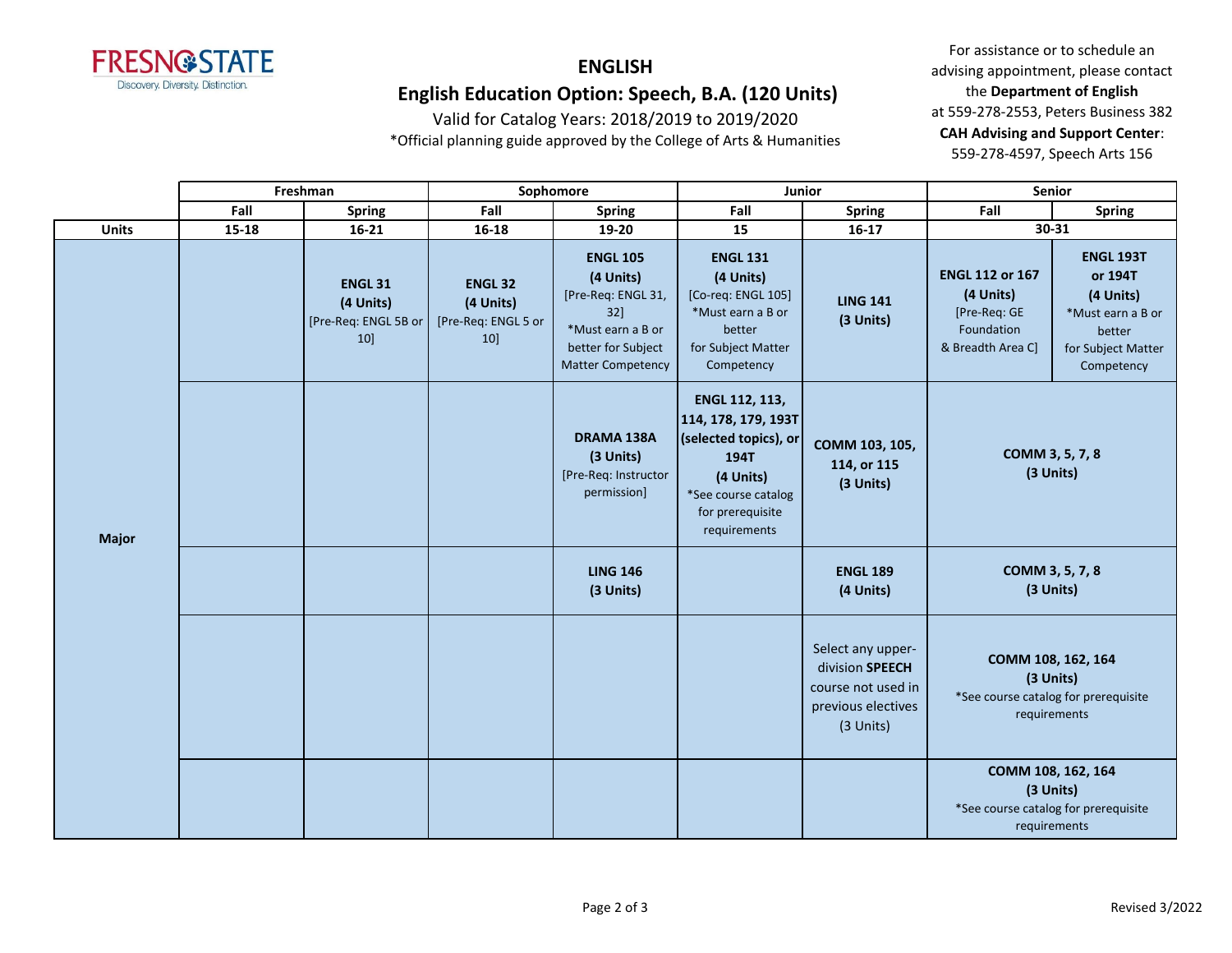

### **ENGLISH English Education Option: Speech, B.A. (120 Units)**

Valid for Catalog Years: 2018/2019 to 2019/2020

\*Official planning guide approved by the College of Arts & Humanities

For assistance or to schedule an advising appointment, please contact the **Department of English** at 559-278-2553, Peters Business 382 **CAH Advising and Support Center**: 559-278-4597, Speech Arts 156

|                                                               | Freshman<br>Sophomore<br><b>Junior</b> |               |                                                        |                                                                                          | Senior                                                                                                                              |               |                                                                                              |                                                                                                                                            |
|---------------------------------------------------------------|----------------------------------------|---------------|--------------------------------------------------------|------------------------------------------------------------------------------------------|-------------------------------------------------------------------------------------------------------------------------------------|---------------|----------------------------------------------------------------------------------------------|--------------------------------------------------------------------------------------------------------------------------------------------|
|                                                               | Fall                                   | <b>Spring</b> | Fall                                                   | <b>Spring</b>                                                                            | Fall                                                                                                                                | <b>Spring</b> | Fall                                                                                         | <b>Spring</b>                                                                                                                              |
| <b>Units</b>                                                  | $15 - 18$                              | $16 - 21$     | $16 - 18$                                              | $19 - 20$                                                                                | 15                                                                                                                                  | $16 - 17$     |                                                                                              | 30-31                                                                                                                                      |
| <b>Additional</b><br><b>Graduation</b><br><b>Requirements</b> | <b>Elective</b>                        |               | Foreign<br>Language<br>$(3-4$ Units)<br>*See footnotes | <b>EHD 50</b><br>(3 Units)<br>*Prerequisite for<br><b>Teaching Credential</b><br>Program | <b>ENGL 160W</b><br>(4 Units)<br>[Pre-Req: ENGL 5B or<br>10 (C or better)]<br>*UDWS requirement;<br>must pass with a C or<br>better |               | <b>ENGL 197T</b><br>$(1$ Unit $)$<br>*Recommended for<br><b>Subject Matter</b><br>Competency | <b>Portfolio</b><br><b>Submission &amp;</b><br><b>Interview</b><br>$(0 \text{ unit})$<br>*Required for Subject<br><b>Matter Competency</b> |
|                                                               |                                        |               |                                                        |                                                                                          |                                                                                                                                     |               | <b>MI</b><br>(3 Units)<br>Multicultural/<br>International                                    | CI 149<br>(3 Units)<br>*Prerequisite for<br><b>Teaching Credential</b><br>Program                                                          |

#### **FOOTNOTES:**

**Prerequisites/Corequisites:** Other restrictions may apply. Please see your course catalog for detailed prerequisite/corequisite requirements.

**General Education:** GE courses may double-count in Extended Studies emphasis.

Electives (10 units): Units in this area may be used toward a double major or minor. Students must earn a minimum of 120 units total to graduate. The number of required elective units may vary, depending on the amount of units earned from major and GE courses.

**Foreign Language:** Two college-level courses in the same foreign language are required.

**Upper Division Writing Skills requirement (UDWS):** All undergraduate students must demonstrate competency in writing skills by passing the Upper Division Writing Exam (UDWE) or by obtaining a C or better in an approved upper division writing course, identified by the letter "W."

Substitutions: If substitutions/exceptions/waivers are made for any major courses that also meet GE and/or the Multicultural/International graduation requirement, the student is responsible for completing additional courses to satisfy the respective areas (GE and/or MI). This also includes the upperdivision writing requirement.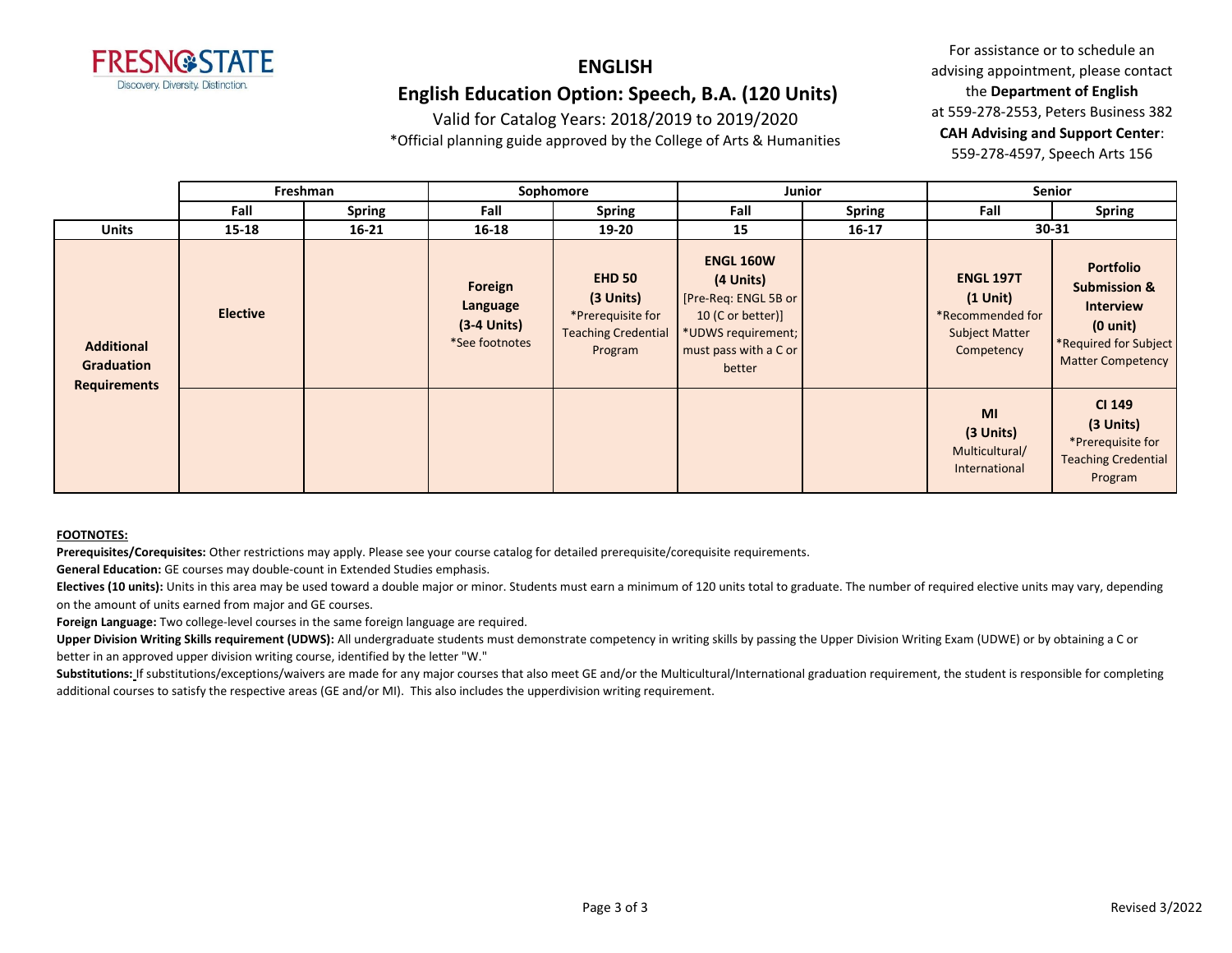

## **ENGLISH**

## **English Education Option: Speech, B.A. (120 Units)**

Valid for Catalog Years: 2011/2012 to 2017/2018 \*Official planning guide approved by the College of Arts & Humanities

|                                    | Freshman                                                                               |                                                                                                                | Sophomore                                                                           |                                                                                                                                           | Junior                                                                                                          |                                                | Senior                                                                                 |                                                                                                                         |  |
|------------------------------------|----------------------------------------------------------------------------------------|----------------------------------------------------------------------------------------------------------------|-------------------------------------------------------------------------------------|-------------------------------------------------------------------------------------------------------------------------------------------|-----------------------------------------------------------------------------------------------------------------|------------------------------------------------|----------------------------------------------------------------------------------------|-------------------------------------------------------------------------------------------------------------------------|--|
|                                    | Fall                                                                                   | <b>Spring</b>                                                                                                  | Fall                                                                                | <b>Spring</b>                                                                                                                             | Fall                                                                                                            | <b>Spring</b>                                  | Fall                                                                                   | <b>Spring</b>                                                                                                           |  |
| <b>Units</b>                       | $15 - 18$                                                                              | $16 - 21$                                                                                                      | $16 - 18$                                                                           | 19-20                                                                                                                                     | 15                                                                                                              | $16-17$                                        |                                                                                        | 30-31                                                                                                                   |  |
| <b>General</b><br><b>Education</b> | <b>A1 (3 Units)</b><br>Oral<br>Communication<br>*Must pass with a C<br>or better       | <b>B1 (3-4 Units)</b><br><b>Physical Sciences</b>                                                              | <b>A3 (3 Units)</b><br><b>Critical Thinking</b><br>*Must pass with<br>a C or better | C1/C2 (3-4 Units)<br><b>Arts and Humanities</b>                                                                                           | IB (3 Units)<br><b>Physical Universe &amp;</b><br>Its Life Forms                                                | IC (3-4 Units)<br><b>Arts &amp; Humanities</b> | <b>ID (3-4 Units)</b><br>Social, Political, &<br>Economic<br><b>Institutions</b>       |                                                                                                                         |  |
|                                    | <b>A2 (3 Units)</b><br>Written<br>Communication<br>*Must pass with a C<br>or better    | <b>B3 (0-3 Units)</b><br>Lab                                                                                   | <b>B2 (3-4 Units)</b><br>Life Sciences                                              | <b>D3 (3 Units)</b><br><b>Social Science</b>                                                                                              |                                                                                                                 |                                                | MI (3 Units)<br>Multicultural/<br>International                                        |                                                                                                                         |  |
|                                    | <b>B4 (3-4 Units)</b><br>Quantitative<br>Reasoning<br>*Must pass with a C<br>or better | <b>C2 (3-4 Units)</b><br><b>Humanities</b><br>*LING 10 or Foreign<br>Language<br>recommended; see<br>footnotes | D <sub>2</sub> (3 Units)<br>American<br>Government                                  |                                                                                                                                           |                                                                                                                 |                                                |                                                                                        |                                                                                                                         |  |
|                                    | <b>C1 (3-4 Units)</b><br>Arts<br>*DRAMA 22 or 62<br>recommended                        | <b>D1 (3 Units)</b><br><b>American History</b>                                                                 |                                                                                     |                                                                                                                                           |                                                                                                                 |                                                |                                                                                        |                                                                                                                         |  |
|                                    |                                                                                        | E1 (3 Units)<br>Lifelong<br><b>Understanding &amp; Self</b><br>Development<br>*DRAMA 32<br>recommended         |                                                                                     |                                                                                                                                           |                                                                                                                 |                                                |                                                                                        |                                                                                                                         |  |
|                                    |                                                                                        | <b>ENGL 31</b><br>(4 Units)<br>[Pre-Req: ENGL 5B or [Pre-Req: ENGL 5<br>10]                                    | <b>ENGL 32</b><br>(4 Units)<br>or 10]                                               | <b>ENGL 105 (4 Units)</b><br>[Pre-Req: ENGL 31, 32]<br>*Must earn a B or<br>better for Subject<br><b>Matter Competency</b><br>Page 1 of 3 | <b>ENGL 131 (4 Units)</b><br>[Co-req: ENGL 105]<br>*Must earn a B or better<br>for Subject Matter<br>Competency | <b>LING 141</b><br>(3 Units)                   | <b>ENGL 112 or 167</b><br>(4 Units)<br>[Pre-Req: GE<br>Foundation<br>& Breadth Area C] | <b>ENGL 193T</b><br>or 194T (4 Units)<br>*Must earn a B or better<br>for Subject Matter<br>Competency<br>Revised 8/2018 |  |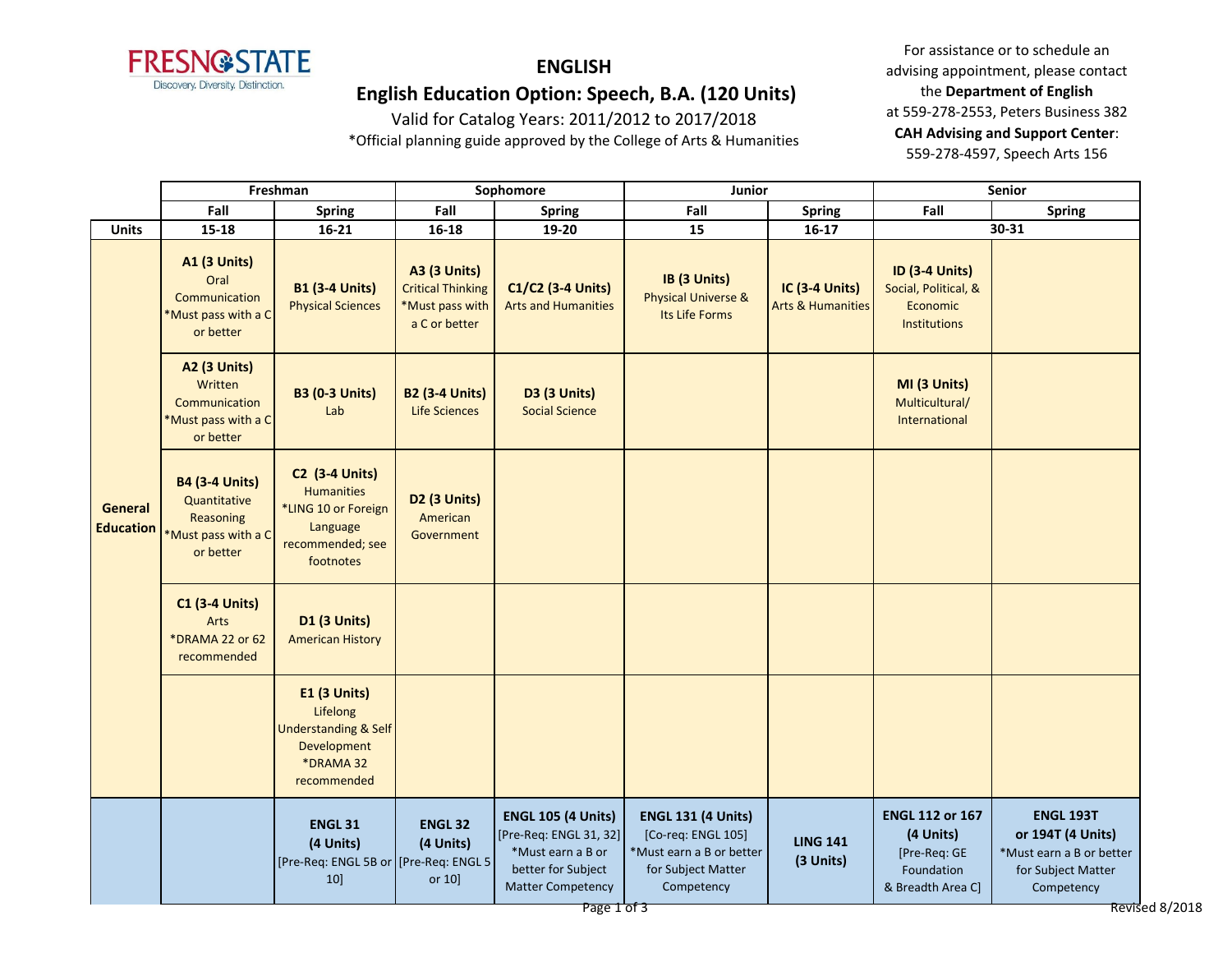

# **ENGLISH**

## **English Education Option: Speech, B.A. (120 Units)**

Valid for Catalog Years: 2011/2012 to 2017/2018 \*Official planning guide approved by the College of Arts & Humanities

|                  | Freshman        |               | Sophomore                                              |                                                                                       | Junior                                                                                                                                             |                                                                                                  | <b>Senior</b>                                                                           |                                                                                                              |
|------------------|-----------------|---------------|--------------------------------------------------------|---------------------------------------------------------------------------------------|----------------------------------------------------------------------------------------------------------------------------------------------------|--------------------------------------------------------------------------------------------------|-----------------------------------------------------------------------------------------|--------------------------------------------------------------------------------------------------------------|
|                  | Fall            | <b>Spring</b> | Fall                                                   | <b>Spring</b>                                                                         | Fall                                                                                                                                               | <b>Spring</b>                                                                                    | Fall                                                                                    | <b>Spring</b>                                                                                                |
| <b>Units</b>     | 15-18           | $16 - 21$     | 16-18                                                  | 19-20                                                                                 | 15                                                                                                                                                 | $16 - 17$                                                                                        |                                                                                         | 30-31                                                                                                        |
| <b>Major</b>     |                 |               |                                                        | <b>DRAMA 138A</b><br>(3 Units)<br>[Pre-Req: Instructor<br>permission]                 | ENGL 112, 113, 114,<br>178, 179, 193T<br>(selected topics), or<br>194T (4 Units)<br>*See course catalog for<br>prerequisite<br><i>requirements</i> | <b>COMM 103,</b><br>105,<br>114, or 115<br>(3 Units)                                             |                                                                                         | COMM 3, 5, 7, 8 (3 Units)                                                                                    |
|                  |                 |               |                                                        | <b>LING 146 (3 Units)</b>                                                             |                                                                                                                                                    | <b>ENGL 189</b><br>(4 Units)                                                                     |                                                                                         | COMM 3, 5, 7, 8 (3 Units)                                                                                    |
|                  |                 |               |                                                        |                                                                                       |                                                                                                                                                    | Select any upper-<br>division SPEECH<br>course not used<br>in previous<br>electives (3<br>Units) |                                                                                         | COMM 108, 162, 164 (3 Units)<br>*See course catalog for prerequisite<br>requirements                         |
|                  |                 |               |                                                        |                                                                                       |                                                                                                                                                    |                                                                                                  |                                                                                         | COMM 108, 162, 164 (3 Units)<br>*See course catalog for prerequisite<br>requirements                         |
| <b>Electives</b> | <b>Elective</b> |               | Foreign<br>Language<br>$(3-4$ Units)<br>*See footnotes | <b>EHD 50 (3 Units)</b><br>*Prerequisite for<br><b>Teaching Credential</b><br>Program | <b>ENGL 160W (4 Units)</b><br>[Pre-Req: ENGL 5B or 10<br>(C or better)]<br>*UDWS requirement;<br>must pass with a C or<br>better                   |                                                                                                  | <b>ENGL 197T (1</b><br>Unit)<br>*Recommended for<br><b>Subject Matter</b><br>Competency | <b>Portfolio Submission &amp;</b><br>Interview (0 unit)<br>*Required for Subject<br><b>Matter Competency</b> |
|                  |                 |               |                                                        |                                                                                       |                                                                                                                                                    |                                                                                                  |                                                                                         | CI 149 (3 Units)<br>*Prerequisite for Teaching<br><b>Credential Program</b>                                  |